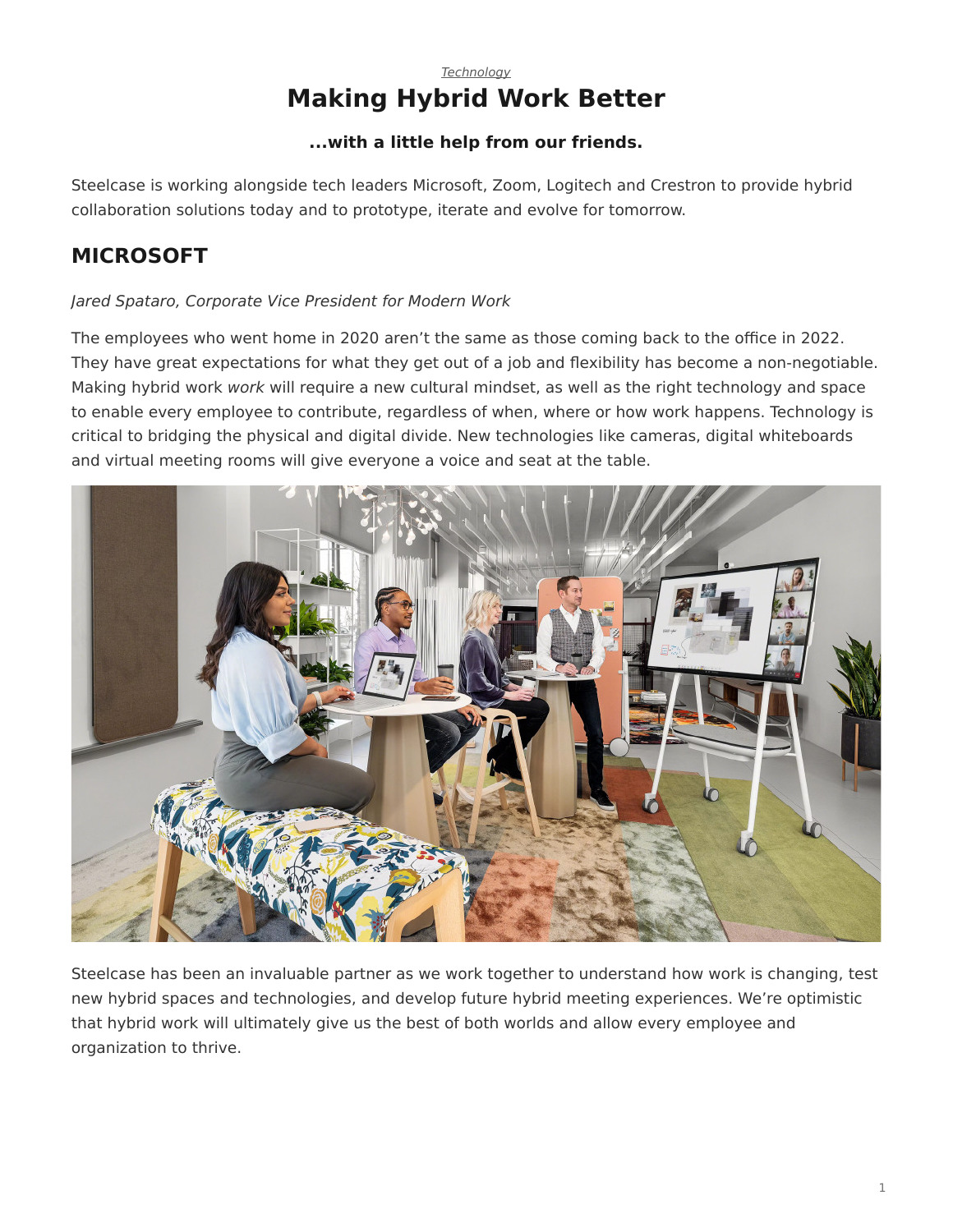### **ZOOM**

#### *Randy Maestre, Head of Industry Marketing*

As companies return to the office and conference room use increases, there will still be the need to connect remote attendees. We've launched tools to create individual views of participants in large conference rooms, add live translation and transcription, and share content via advanced whiteboard features and integrated applications to encourage more meaningful dialogue and interaction.

The future of work will be hybrid and we'll see physical spaces and technology becoming increasingly intertwined. Think of a conference room: You need furniture, monitors, appliances and collaboration software and tools. If these components can be integrated, installation will be simpler, operation will be easier and, as a result, adoption will be higher. We have partnered with a number of companies including Steelcase to ensure conference rooms, collaboration spaces and future classrooms are tightly integrated for a uniform, frictionless user experience.

### **"The future of work will be hybrid and we'll see physical spaces and technology becoming increasingly intertwined."**

**RANDY MAESTRE** | Head of Industry Marketing, Zoom

# **LOGITECH**

#### *Sudeep Trivedi, Head of Alliances and Go-To-Market*

In the new hybrid world, the need to collaborate from anywhere is business-critical, not just nice-tohave. We've made big strides toward improving how people connect like using AI to provide a zoomed-in speaker view while simultaneously presenting a full-room view, creating an all-in-one docking station with a single connection for cords and cables and offering professional grade audio with beam-forming technologies that eliminate distracting noises. And our cloud-based software makes it easier to manage devices from anywhere to reduce friction for large-scale hybrid work implementations.

We are working with Steelcase to ensure every meeting space offers an optimal user experience for camera field of view, viewing angles, lighting, audio reverberation and performance, whiteboard capture and content sharing. We help reduce the complexity of integrating technology into the space and create more choice and flexibility in accommodating ever-changing needs.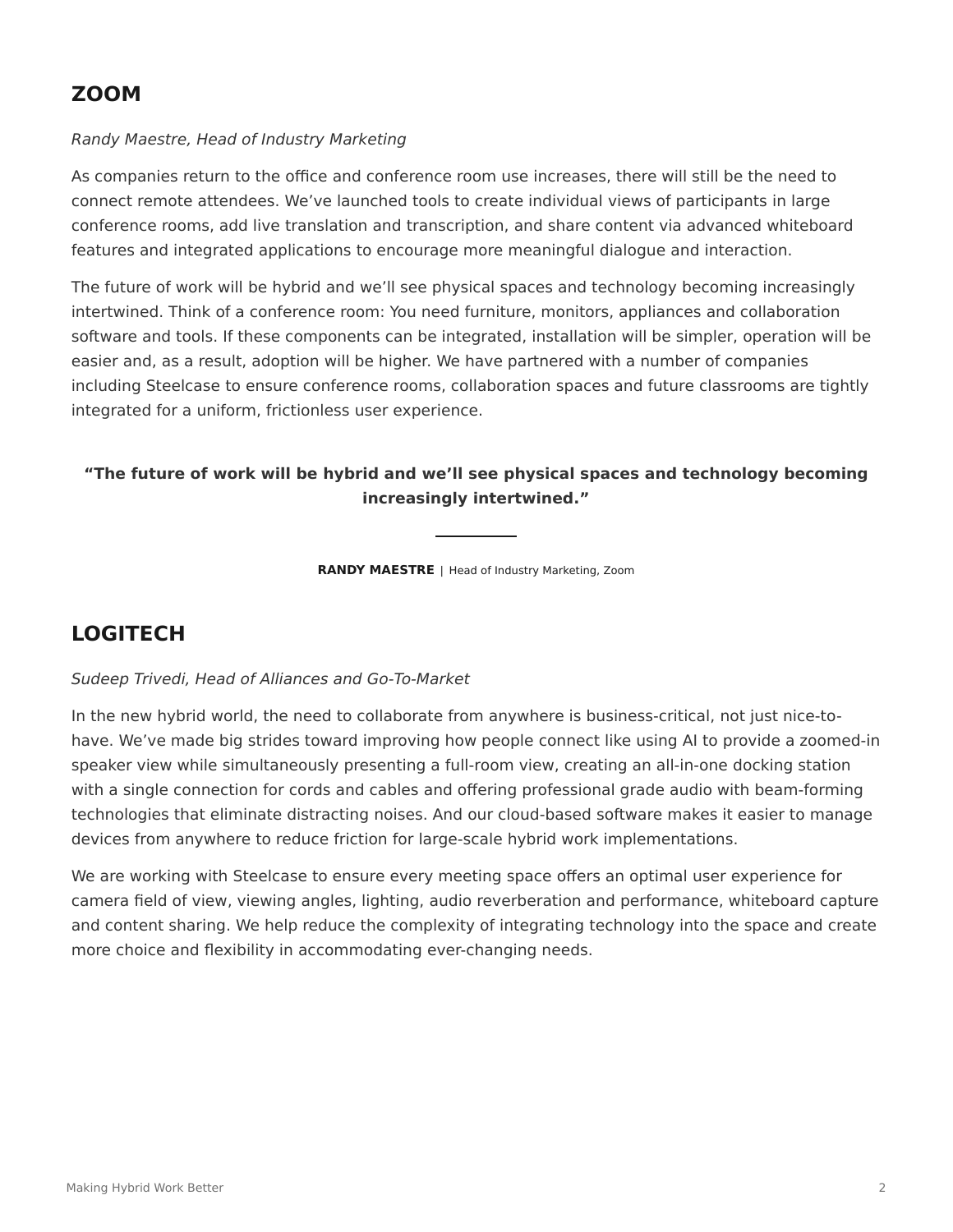

## **CRESTRON**

*Bob Bavolacco, Director of Technology Partner Programs*

With hybrid work, space planners will need to collaborate with IT and facilities teams very early in the design process. To help, we've developed a strategic partnership with Steelcase to ensure planners are aware of technology requirements early in their decision-making. Together, Crestron and Steelcase can help our customers create hybrid individual focus areas, huddle rooms and conference rooms to accommodate all types of hybrid work.

For 50 years, Crestron has been a global leader in workplace technology including secure and optimized A/V transmission, room reservation and digital signage, wireless presentation and conferencing, automation to turn a room on or off, automatically start meetings, as well as optimize lighting and environmental conditions. Integration and choice are key in the hybrid workplace which is one reason we offer dedicated Microsoft Teams and Zoom solutions, as well as support personal devices.

Explore new hybrid collaboration research and see what we learned from putting hybrid collaboration prototype spaces to the test.